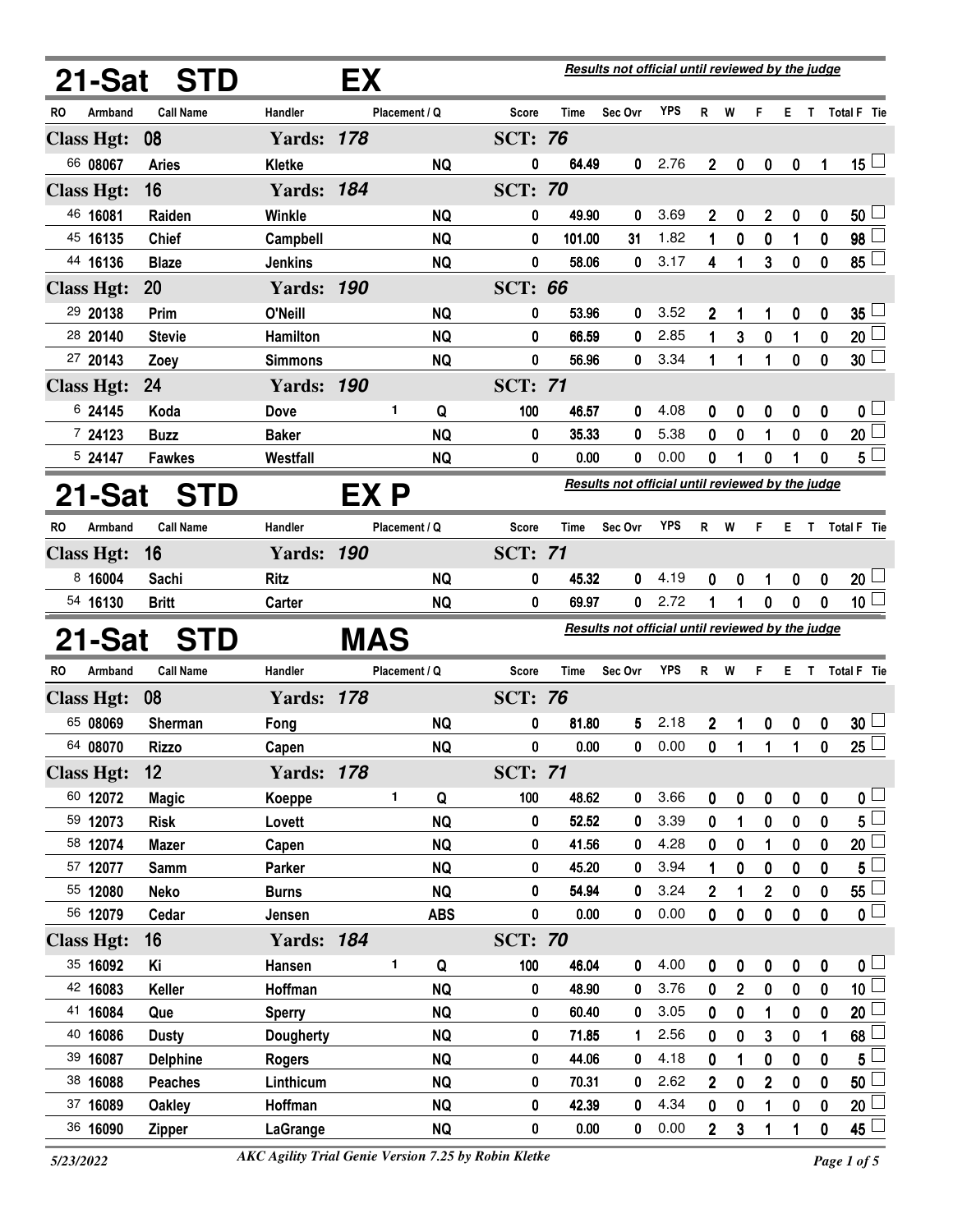| 43 16082                      | Regan              | <b>Hiatt</b>              |                    | <b>ABS</b> | 0              | 0.00           | 0                                                | 0.00       | 0                 | 0                   | 0              | 0                | 0           | $\overline{0}$                                 |
|-------------------------------|--------------------|---------------------------|--------------------|------------|----------------|----------------|--------------------------------------------------|------------|-------------------|---------------------|----------------|------------------|-------------|------------------------------------------------|
| <b>Class Hgt:</b>             | 20                 | <b>Yards: 190</b>         |                    |            | <b>SCT: 66</b> |                |                                                  |            |                   |                     |                |                  |             |                                                |
| 22 20100                      | <b>Street</b>      | Pitt                      | 1                  | Q          | 100            | 34.27          | 0                                                | 5.54       | 0                 | 0                   | 0              | 0                | 0           | 0 <sub>0</sub>                                 |
| 8 20121                       | <b>Apollo</b>      | Hammer                    | $\mathbf 2$        | Q          | 100            | 36.68          | 0                                                | 5.18       | 0                 | 0                   | 0              | 0                | 0           | $\overline{\mathbf{0}}$                        |
| 26 20095                      | O. C. D.           | <b>Urquhart</b>           | 3                  | Q          | 100            | 37.67          | 0                                                | 5.04       | 0                 | $\bf{0}$            | $\bf{0}$       | $\bf{0}$         | 0           | $\mathbf{0}$                                   |
| 18 20107                      | Lizard             | <b>Kramp</b>              | 4                  | Q          | 100            | 46.81          | 0                                                | 4.06       | 0                 | 0                   | 0              | 0                | 0           | $\mathbf 0$                                    |
| 12 20115                      | <b>Tarah</b>       | <b>Brusendorff</b>        |                    | Q          | 100            | 56.97          | 0                                                | 3.34       | 0                 | 0                   | $\bf{0}$       | $\bf{0}$         | 0           | $\bf{0}$                                       |
| 25 20096                      | Cajun              | Tung                      |                    | <b>NQ</b>  | 0              | 42.23          | 0                                                | 4.50       | 1                 | $\boldsymbol{2}$    | $\overline{2}$ | $\bf{0}$         | 0           | 55                                             |
| 24 20097                      | Aspen              | <b>Mierisch</b>           |                    | <b>NQ</b>  | 0              | 44.48          | 0                                                | 4.27       | 0                 | 0                   | $\overline{2}$ | 0                | $\bf{0}$    | 40                                             |
| 23 20098                      | Gemini             | Hammer                    |                    | <b>NQ</b>  | 0              | 70.56          | 4                                                | 2.69       | $\overline{2}$    | 1                   | 1              | 0                | 0           | 47                                             |
| 21<br>20102                   | <b>Bourbon</b>     | Jensen                    |                    | <b>NQ</b>  | 0              | 43.05          | 0                                                | 4.41       | 1                 | 0                   | 1              | 0                | 0           | 25                                             |
| 20 20104                      | Joule              | <b>Sliger</b>             |                    | <b>NQ</b>  | 0              | 0.00           | 0                                                | 0.00       | $\overline{2}$    | $\overline{2}$      | $\overline{2}$ |                  | 0           | 60                                             |
| 19 20105                      | <b>Boomer</b>      | <b>Schimon</b>            |                    | <b>NQ</b>  | 0              | 49.26          | 0                                                | 3.86       | 0                 | 1                   | 0              | 0                | 0           | 5                                              |
| 17 20109                      | Zen                | Paulsen                   |                    | <b>NQ</b>  | 0              | 0.00           | 0                                                | 0.00       | 0                 | 0                   | 0              |                  | 0           | 0                                              |
| 16 20110                      | Mud                | <b>Bowerman</b>           |                    | <b>NQ</b>  | 0              | 60.35          | 0                                                | 3.15       | 3                 | 0                   | 1              | 0                | 0           | 35                                             |
| 15 20112                      | Franky             | <b>Baker</b>              |                    | <b>NQ</b>  | 0              | 40.94          | 0                                                | 4.64       | 0                 | 1                   | 0              | 0                | 0           | 5                                              |
| 14 20113                      | Leelu              | Lagrou                    |                    | <b>NQ</b>  | 0              | 40.84          | 0                                                | 4.65       | 1                 | 0                   | 0              | 0                | 0           | 5                                              |
| 13 20114                      | <b>MagiK</b>       | <b>Rupe</b>               |                    | <b>NQ</b>  | 0              | 0.00           | 0                                                | 0.00       | 0                 | 0                   | 1              | 1                | 0           | 20                                             |
| 11 20118                      | Luna               | Anderson                  |                    | <b>NQ</b>  | 0              | 55.16          | 0                                                | 3.44       | 0                 | $\overline{2}$      | 1              | 0                | 0           | 30                                             |
| 10 20119                      | <b>Baylee</b>      | Ringer                    |                    | <b>NQ</b>  | 0              | 73.27          | 7                                                | 2.59       | 3                 | 0                   | 0              | 0                | 0           | 36                                             |
| 9 20120                       | Kenzy              | <b>Stanczyk</b>           |                    | <b>NQ</b>  | 0              | 42.23          | 0                                                | 4.50       | 0                 | 1                   | 0              | 0                | 0           | $5\overline{)}$                                |
| <b>Class Hgt:</b>             | 24                 | <b>Yards: 190</b>         |                    |            | <b>SCT: 71</b> |                |                                                  |            |                   |                     |                |                  |             |                                                |
| 4 24125                       | <b>Kibble</b>      | Crawford                  |                    | <b>NQ</b>  | 0              | 39.98          | 0                                                | 4.75       | 0                 | 0                   | 1              | 0                | 0           | $20\perp$                                      |
| 3 24126                       | Juneau             | <b>Markey</b>             |                    | <b>NQ</b>  | 0              | 55.39          | 0                                                | 3.43       | 2                 | 1                   | $\overline{2}$ | 0                | 0           | 55                                             |
| 2 24127                       | <b>Dazzle</b>      | Kletke                    |                    | <b>NQ</b>  | 0              | 0.00           | 0                                                | 0.00       | 3                 | $\mathbf 2$         | 1              | 1                | 0           | 45 $\Box$                                      |
| <b>Class Hgt:</b>             | <b>24C</b>         | <b>Yards: 190</b>         |                    |            | <b>SCT: 66</b> |                |                                                  |            |                   |                     |                |                  |             |                                                |
| 1 24C129                      | Haze               | Lewis                     | 1.                 | Q          | 100            | 36.03          | 0                                                | 5.27       | 0                 | 0                   | 0              | 0                | 0           | 0 <sub>1</sub>                                 |
|                               | 21-Sat STD         |                           | MAS P              |            |                |                | Results not official until reviewed by the judge |            |                   |                     |                |                  |             |                                                |
|                               |                    |                           |                    |            |                |                |                                                  | <b>YPS</b> |                   |                     |                |                  |             |                                                |
| RO Armband                    | <b>Call Name</b>   | Handler                   | Placement / Q      |            | Score          | <b>Time</b>    | Sec Ovr                                          |            | $R$ W             |                     |                |                  |             | E T Total F Tie                                |
| <b>Class Hgt:</b><br>71 04040 | 04                 | <b>Yards: 178</b>         | 1.                 |            | <b>SCT: 81</b> |                |                                                  | 3.09       |                   |                     |                |                  |             |                                                |
| 73 04038                      | Whimsy<br>Zelda    | Kletke                    | $\mathbf{2}$       | Q<br>Q     | 100<br>100     | 57.55<br>59.10 | $\mathbf 0$<br>0                                 | 3.01       | 0                 | 0                   | $\pmb{0}$      | $\mathbf 0$      | $\mathbf 0$ | $\mathbf{0}$ $\Box$<br>$\overline{\mathbf{0}}$ |
| 72 04039                      |                    | <b>Brombaugh</b>          |                    | <b>NQ</b>  | 0              | 0.00           | 0                                                | 0.00       | 0<br>$\mathbf{3}$ | 0<br>$\overline{2}$ | 0<br>1         | 0<br>1           | 0<br>1      | 50 <sup>1</sup>                                |
|                               | <b>Bunny</b><br>08 | Fong<br><b>Yards: 178</b> |                    |            | <b>SCT: 76</b> |                |                                                  |            |                   |                     |                |                  |             |                                                |
| <b>Class Hgt:</b>             |                    |                           |                    |            |                |                |                                                  |            |                   |                     |                |                  |             |                                                |
| 67 08046                      | Link               | <b>Brombaugh</b>          | 1.<br>$\mathbf{2}$ | Q          | 100            | 52.31          | 0                                                | 3.40       | 0                 | 0                   | 0              | 0                | 0           | 0 <sub>0</sub>                                 |
| 70 08041                      | <b>Cruiser</b>     | Larson                    |                    | Q          | 100            | 64.07          | 0                                                | 2.78       | 0                 | 0                   | $\pmb{0}$      | $\mathbf 0$      | 0           | 0 <sub>0</sub>                                 |
| 69 08042                      | Lite               | Fry                       |                    | <b>NQ</b>  | 0              | 76.10          | 0                                                | 2.34       | $\mathbf{2}$      | 2                   | $\mathbf{2}$   | $\bf{0}$         | 0           | 60                                             |
| 68 08045                      | Ollie              | Cookman                   |                    | <b>NQ</b>  | 0              | 0.00           | 0                                                | 0.00       | 0                 | 1                   | $\pmb{0}$      | 1                | 0           | 5 <sub>1</sub>                                 |
| <b>Class Hgt:</b>             | 12 <sup>2</sup>    | <b>Yards: 184</b>         |                    |            | <b>SCT: 75</b> |                |                                                  |            |                   |                     |                |                  |             |                                                |
| 63 12047                      | <b>Taliesin</b>    | <b>Cramer</b>             |                    | <b>NQ</b>  | 0              | 77.13          |                                                  | 2 2.39     | 1                 | 0                   | 0              | $\boldsymbol{0}$ | 0           | $11 -$                                         |
| 62 12049                      | <b>Sylvie</b>      | <b>Birkner</b>            |                    | <b>NQ</b>  | 0              | 53.47          | $\mathbf{0}$                                     | 3.44       | $\mathbf 0$       | 1                   | $\pmb{0}$      | $\pmb{0}$        | $\mathbf 0$ | $5\perp$                                       |
| 61 12051                      | <b>Monty</b>       | Hall                      |                    | <b>NQ</b>  | 0              | 56.00          | $\mathbf 0$                                      | 3.29       | $\overline{2}$    | 1                   | 1              | $\pmb{0}$        | 0           | $35\Box$                                       |
|                               |                    |                           |                    |            |                |                |                                                  |            |                   |                     |                |                  |             |                                                |
| <b>Class Hgt:</b>             | 16                 | <b>Yards: 190</b>         |                    |            | <b>SCT: 71</b> |                |                                                  |            |                   |                     |                |                  |             |                                                |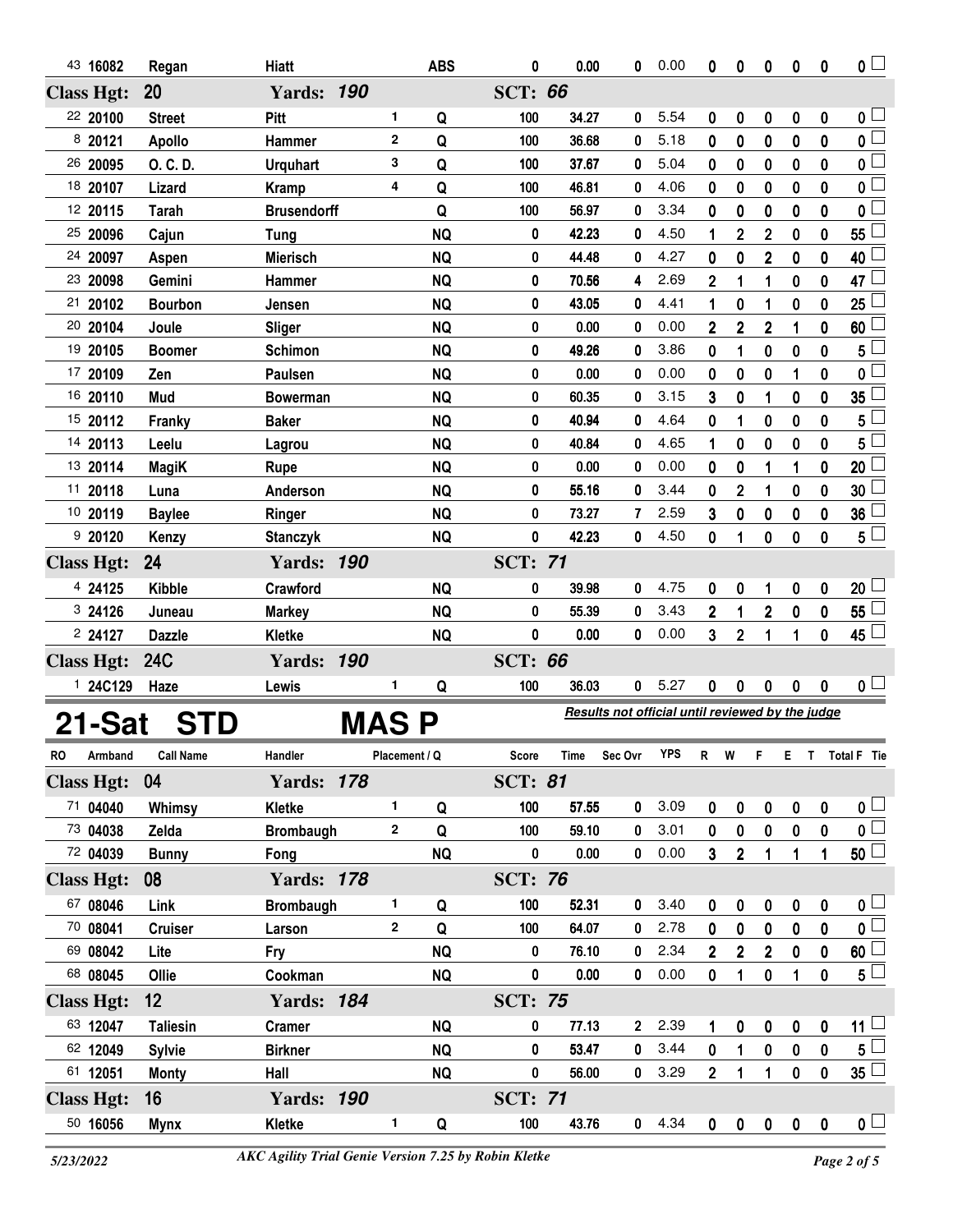| 51 16055             | Ellie            | Ferdinand         |              | 2<br>Q            | 100            | 57.93       | 0                                                | 3.28       | 0              | 0                | 0              | 0                | 0                | $\mathbf{0}$            |
|----------------------|------------------|-------------------|--------------|-------------------|----------------|-------------|--------------------------------------------------|------------|----------------|------------------|----------------|------------------|------------------|-------------------------|
| 53 16052             | Luna             | Chew              |              | <b>NQ</b>         | 0              | 47.59       | 0                                                | 3.99       | 1              | 0                | 0              | 0                | 0                | $5^{\square}$           |
| 52 16053             | Rumble           | Hammer            |              | <b>NQ</b>         | 0              | 48.20       | 0                                                | 3.94       | 0              | $\mathbf{2}$     | 1              | 0                | 1                | 35 <sup>1</sup>         |
| 49 16058             | Juno             | Hoch              |              | <b>NQ</b>         | 88             | 75.32       | 4                                                | 2.52       | 0              | $\bf{0}$         | 0              | 0                | $\bf{0}$         | 12 <sup>1</sup>         |
| 48 16059             | <b>Shakira</b>   | Levine            |              | <b>NQ</b>         | 0              | 0.00        | 0                                                | 0.00       | 0              | 1                | 0              | 1                | $\bf{0}$         | 5 <sup>1</sup>          |
| 47 16060             | <b>Miley Rae</b> | <b>Smith</b>      |              | <b>ABS</b>        | 0              | 0.00        | 0                                                | 0.00       | $\mathbf 0$    | $\bf{0}$         | 0              | $\mathbf 0$      | $\boldsymbol{0}$ | $\overline{\mathbf{0}}$ |
| <b>Class Hgt:</b>    | 20               | <b>Yards: 190</b> |              |                   | <b>SCT: 76</b> |             |                                                  |            |                |                  |                |                  |                  |                         |
| 30 20066             | Finn             | <b>Mullens</b>    |              | 1.<br>Q           | 100            | 46.02       | 0                                                | 4.13       | 0              | 0                | 0              | $\boldsymbol{0}$ | $\boldsymbol{0}$ | 0 <sub>1</sub>          |
| 31 20065             | Arden            | <b>Atkinson</b>   |              | Q<br>$\mathbf{2}$ | 100            | 52.58       | 0                                                | 3.61       | 0              | $\bf{0}$         | 0              | 0                | 0                | $\overline{0}$          |
| 34 20061             | <b>Nitro</b>     | Levine            |              | <b>NQ</b>         | 0              | 0.00        | 0                                                | 0.00       | $\mathbf{2}$   | 1                | 1              | 1                | $\boldsymbol{0}$ | 35 <sub>1</sub>         |
| 33 20062             | Jada             | Rupe              |              | <b>NQ</b>         | 0              | 0.00        | 0                                                | 0.00       | 0              | 1                | 1              | 1                | 1                | 30 <sup>1</sup>         |
| 32 20064             | <b>Maple</b>     | <b>Bennett</b>    |              | <b>NQ</b>         | 0              | 69.59       | 0                                                | 2.73       | 0              | 0                | 2              | 0                | 0                | 40 <sup>1</sup>         |
|                      |                  |                   |              |                   |                |             | Results not official until reviewed by the judge |            |                |                  |                |                  |                  |                         |
| 21-Sat               | <b>STD</b>       |                   | <b>NOV B</b> |                   |                |             |                                                  |            |                |                  |                |                  |                  |                         |
| <b>RO</b><br>Armband | <b>Call Name</b> | Handler           |              | Placement / Q     | Score          | <b>Time</b> | Sec Ovr                                          | <b>YPS</b> | R              | W                | F              | E.               | $\mathbf{T}$     | Total F Tie             |
| <b>Class Hgt:</b>    | 08               | <b>Yards: 124</b> |              |                   | <b>SCT: 72</b> |             |                                                  |            |                |                  |                |                  |                  |                         |
| 10 08013             | <b>Toby</b>      | Ringer            |              | <b>NQ</b>         | 0              | 85.13       | 13                                               | 1.46       | $2^{\circ}$    | $\mathbf 0$      | 2 <sup>7</sup> | $\mathbf 0$      | $\mathbf 0$      | $63 \Box$               |
| <b>Class Hgt:</b>    | 12               | <b>Yards: 124</b> |              |                   | <b>SCT: 67</b> |             |                                                  |            |                |                  |                |                  |                  |                         |
| $9$ 12027            | Hope             | <b>McVay</b>      |              | <b>NQ</b>         | 0              | 50.27       | 0                                                | 2.47       | 1              | 0                | 1              | $\mathbf 0$      | $\mathbf 0$      | $25 \Box$               |
| <b>Class Hgt:</b>    | 16               | <b>Yards: 128</b> |              |                   | <b>SCT: 65</b> |             |                                                  |            |                |                  |                |                  |                  |                         |
| 8 16015              | <b>Ellie</b>     |                   |              | <b>NQ</b>         | 0              | 0.00        | 0                                                | 0.00       | $\mathbf{0}$   | $\boldsymbol{0}$ | $\pmb{0}$      | 1                | $\boldsymbol{0}$ | 0 <sub>1</sub>          |
|                      |                  | <b>Dougherty</b>  |              |                   |                |             |                                                  |            |                |                  |                |                  |                  |                         |
| <b>Class Hgt:</b>    | 20               | <b>Yards: 132</b> |              |                   | <b>SCT: 64</b> |             |                                                  |            |                |                  |                |                  |                  |                         |
| 3 20033              | <b>Nike</b>      | <b>Harris</b>     |              | 1<br>Q            | 100            | 62.24       | 0                                                | 2.12       | 0              | 0                | 0              | 0                | 0                | $\mathbf{0}$ $\Box$     |
| 2 20142              | <b>Doc</b>       | <b>Hammer</b>     |              | Q<br>2            | 95             | 34.46       | 0                                                | 3.83       | 1              | 0                | 0              | 0                | 0                | $5^{\square}$           |
| 5 20031              | <b>Bee</b>       | Winkle            |              | <b>NQ</b>         | 0              | 62.85       | 0                                                | 2.10       | 7              | 3                | 5              | 0                | $\bf{0}$         | $\overline{150}$        |
| 4 20032              | <b>Hobbs</b>     | <b>Schimon</b>    |              | <b>NQ</b>         | 0              | 43.64       | 0                                                | 3.02       | $\mathbf{0}$   | $\bf{0}$         | 1              | 0                | 0                | $20$ $\Box$             |
| <b>Class Hgt:</b>    | 24               | <b>Yards: 132</b> |              |                   | <b>SCT: 65</b> |             |                                                  |            |                |                  |                |                  |                  |                         |
| 1 24146              | Cosmo            | <b>Chew</b>       |              | <b>NQ</b>         | 0              | 65.60       | 0                                                | 2.01       | 0              | 1                |                | $\mathbf 0$      | $\mathbf 0$      | $25\perp$               |
| 21-Sat               | <b>STD</b>       |                   | <b>NOV P</b> |                   |                |             | Results not official until reviewed by the judge |            |                |                  |                |                  |                  |                         |
| RO<br>Armband        | <b>Call Name</b> | Handler           |              | Placement / Q     | Score          | Time        | Sec Ovr                                          | YPS        | R W            |                  | F.             |                  |                  | E T Total F Tie         |
| <b>Class Hgt:</b>    | <b>20</b>        | <b>Yards: 132</b> |              |                   | <b>SCT: 70</b> |             |                                                  |            |                |                  |                |                  |                  |                         |
| 7 20009              | Farley           | <b>Sanford</b>    |              | <b>NQ</b>         | 0              | 56.93       | 0                                                | 2.32       | 0              | 0                |                | 0                | 0                | $20 \Box$               |
| 6 20025              | Cooper           | Grant             |              | <b>NQ</b>         | 0              | 56.50       | 0                                                | 2.34       | $\overline{2}$ | 0                |                | 0                | 0                | 30 <sup>1</sup>         |
| 21-Sat               | <b>STD</b>       |                   | <b>OPEN</b>  |                   |                |             | Results not official until reviewed by the judge |            |                |                  |                |                  |                  |                         |
| Armband<br>RO        | <b>Call Name</b> | Handler           |              | Placement / Q     | <b>Score</b>   | Time        | Sec Ovr                                          | <b>YPS</b> | R W            |                  | F.             |                  |                  | E T Total F Tie         |
| <b>Class Hgt:</b>    | 08               | <b>Yards: 162</b> |              |                   | <b>SCT: 77</b> |             |                                                  |            |                |                  |                |                  |                  |                         |
| 12 08012             | <b>Tyger</b>     | <b>Rogers</b>     |              | <b>NQ</b>         | 0              | 0.00        | 0                                                | 0.00       | 3 <sup>2</sup> | 1                | $\mathbf{0}$   | 1                | $\bf{0}$         | $20$ $\Box$             |
|                      |                  |                   |              |                   |                |             |                                                  |            |                |                  |                |                  |                  |                         |
| <b>Class Hgt:</b>    | 12               | <b>Yards: 162</b> |              |                   | <b>SCT: 74</b> |             |                                                  |            |                |                  |                |                  |                  |                         |
| 9 12134              | <b>Mitzi</b>     | <b>Turner</b>     |              | <b>NQ</b>         | 0              | 0.00        | $\mathbf{0}$                                     | 0.00       | 1              | $\bf{0}$         | $\pmb{0}$      | 1                | $\boldsymbol{0}$ | $5\perp$                |
| <b>Class Hgt:</b>    | <b>20</b>        | <b>Yards: 166</b> |              |                   | <b>SCT: 68</b> |             |                                                  |            |                |                  |                |                  |                  |                         |
| 4 20016              | Lilla            | Loesch            |              | <b>NQ</b>         | 0              | 54.72       | 0                                                | 3.03       | 0              | 2                | $\mathbf{3}$   | 1                | 1                | $75 \Box$               |
| 3 20017              | Coraline         | Lynch             |              | <b>NQ</b>         | 0              | 57.21       | 0                                                | 2.90       | $\overline{2}$ | 1                | 1              | $\pmb{0}$        | $\mathbf 0$      | $35 \Box$               |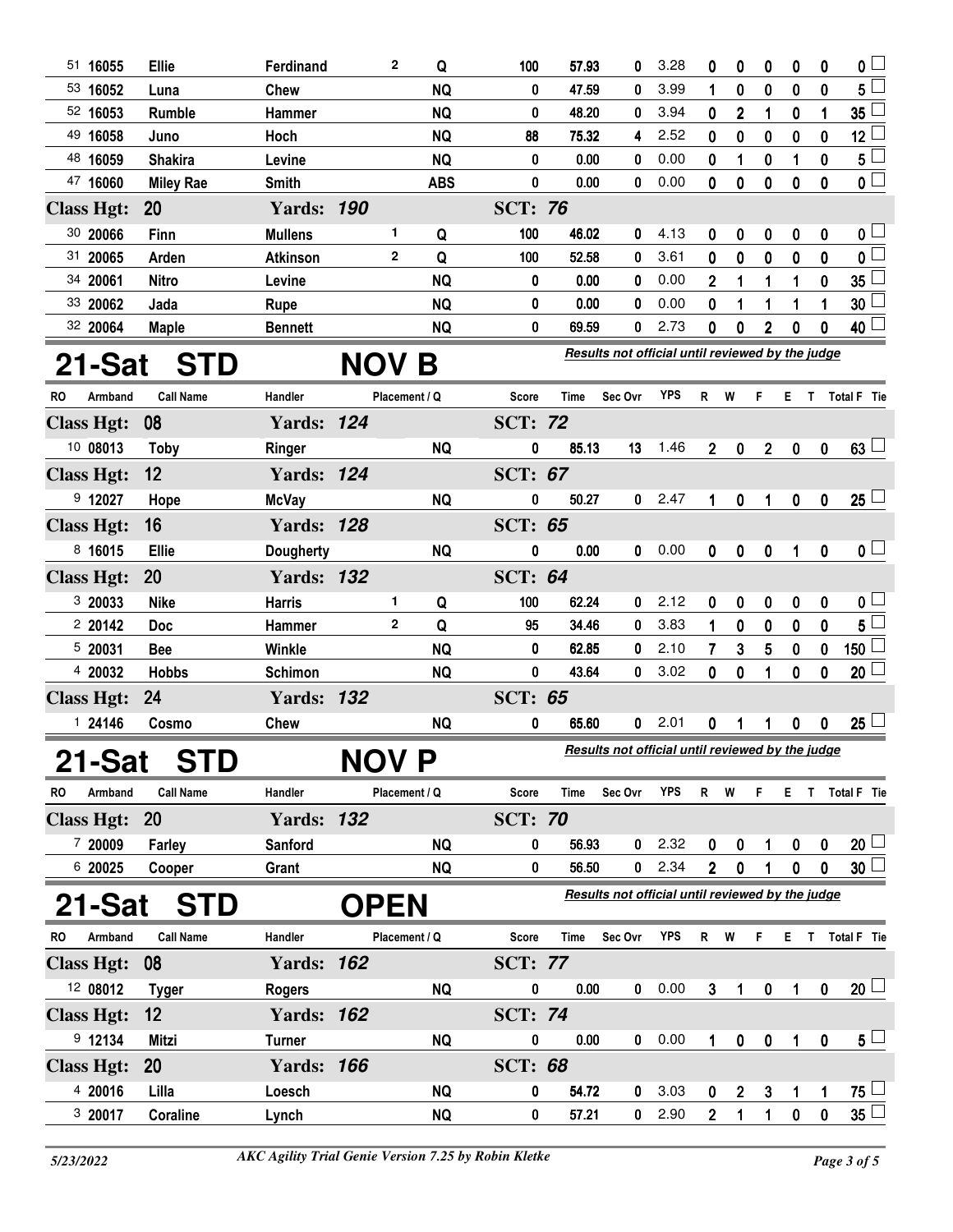| 220148                                                                                   | Tai              | Greene            |            | <b>NQ</b>     | 0              | 0.00        | 0                                                | 0.00       | 1                       | $\mathbf{2}$     | 1                | 1            | 0                | 35 <sup>1</sup>    |
|------------------------------------------------------------------------------------------|------------------|-------------------|------------|---------------|----------------|-------------|--------------------------------------------------|------------|-------------------------|------------------|------------------|--------------|------------------|--------------------|
| <b>Class Hgt:</b>                                                                        | 24               | <b>Yards: 166</b> |            |               | <b>SCT: 70</b> |             |                                                  |            |                         |                  |                  |              |                  |                    |
| 124144                                                                                   | Kit              | Westfall          |            | <b>NQ</b>     | 0              | 60.82       | 0                                                | 2.73       | $\overline{2}$          | $\boldsymbol{0}$ | $\boldsymbol{0}$ | 0            | $\boldsymbol{0}$ | 10 <sup>L</sup>    |
| Results not official until reviewed by the judge<br>21-Sat<br><b>OPENP</b><br><b>STD</b> |                  |                   |            |               |                |             |                                                  |            |                         |                  |                  |              |                  |                    |
| RO<br>Armband                                                                            | <b>Call Name</b> | Handler           |            | Placement / Q | <b>Score</b>   | <b>Time</b> | Sec Ovr                                          | <b>YPS</b> | R                       | W                | F                | Е            | T                | Total F Tie        |
| <b>Class Hgt:</b>                                                                        | 12               | <b>Yards: 164</b> |            |               | <b>SCT: 76</b> |             |                                                  |            |                         |                  |                  |              |                  |                    |
| 10 12002                                                                                 | <b>Teddy</b>     | <b>Bonime</b>     |            | <b>NQ</b>     | 0              | 81.17       | 5                                                | 2.02       | $\overline{2}$          | $\mathbf 2$      | 3                | 0            | $\boldsymbol{0}$ | 90 <sup>1</sup>    |
| 11 12001                                                                                 | Soda             | <b>Stuberg</b>    |            | <b>ABS</b>    | 0              | 0.00        | 0                                                | 0.00       | $\mathbf{0}$            | $\mathbf 0$      | $\pmb{0}$        | $\bf{0}$     | $\pmb{0}$        | 0 <sub>1</sub>     |
| <b>Class Hgt:</b>                                                                        | 16               | <b>Yards: 166</b> |            |               | <b>SCT: 73</b> |             |                                                  |            |                         |                  |                  |              |                  |                    |
| 7 16131                                                                                  | <b>Ellie Mae</b> | <b>Smith</b>      |            | <b>ABS</b>    | 0              | 0.00        | 0                                                | 0.00       | $\mathbf 0$             | 0                | $\pmb{0}$        | $\pmb{0}$    | $\mathbf 0$      | 0 <sub>1</sub>     |
| <b>Class Hgt:</b>                                                                        | <b>20</b>        | <b>Yards: 166</b> |            |               | <b>SCT: 75</b> |             |                                                  |            |                         |                  |                  |              |                  |                    |
| 6 20007                                                                                  | Lad              | <b>Tooker</b>     |            | <b>NQ</b>     | 0              | 0.00        | 0                                                | 0.00       | 3                       |                  |                  | 1            | 0                | 40 <sup>1</sup>    |
| 5 20011                                                                                  | <b>FX</b>        | <b>Hartley</b>    |            | <b>NQ</b>     | 0              | 73.20       | 0                                                | 2.27       |                         | 0                |                  | 0            | 0                | $25\perp$          |
| 21-Sat                                                                                   | <b>STD</b>       |                   | <b>PRM</b> |               |                |             | Results not official until reviewed by the judge |            |                         |                  |                  |              |                  |                    |
| RO<br>Armband                                                                            | <b>Call Name</b> | Handler           |            | Placement / Q | Score          | <b>Time</b> | Sec Ovr                                          | <b>YPS</b> | R                       | W                | F                | Е            | $\mathsf{T}$     | Total F Tie        |
| <b>Class Hgt:</b>                                                                        | 12               | Yards: 0          |            |               | <b>SCT: 65</b> |             |                                                  |            |                         |                  |                  |              |                  |                    |
| 21 12072*                                                                                | <b>Magic</b>     | Koeppe            |            | <b>NQ</b>     | 0              | 55.13       | 0                                                | 0.00       | 1                       | 0                | 0                | 0            | 0                | $5^{\perp}$        |
| 20 12074*                                                                                | <b>Mazer</b>     | Capen             |            | <b>NQ</b>     | 0              | 59.88       | 0                                                | 0.00       | 1                       | $\overline{2}$   | 0                | 0            | 0                | 15 <sup>1</sup>    |
| 19 12077*                                                                                | Samm             | Parker            |            | <b>NQ</b>     | 0              | 49.92       | 0                                                | 0.00       | 1                       | 3                | 0                | 0            | 0                | 20 <sup>1</sup>    |
| 18 12080*                                                                                | <b>Neko</b>      | <b>Burns</b>      |            | <b>NQ</b>     | 0              | 57.31       | 0                                                | 0.00       | 3                       | 1                | $\bf{0}$         | $\bf{0}$     | 0                | $20\perp$          |
| <b>Class Hgt:</b>                                                                        | 16               | Yards: 0          |            |               | <b>SCT: 60</b> |             |                                                  |            |                         |                  |                  |              |                  |                    |
| 15 16088*                                                                                | <b>Peaches</b>   | Linthicum         |            | NQ            | 0              | 50.21       | 0                                                | 0.00       | 0                       | 3                | 1                | 0            | $\boldsymbol{0}$ | $35^{\frac{1}{2}}$ |
| 14 16089*                                                                                | <b>Oakley</b>    | Hoffman           |            | <b>NQ</b>     | 0              | 49.52       | 0                                                | 0.00       | $\overline{2}$          | $\mathbf 0$      | $\mathbf 0$      | $\mathbf 0$  | $\mathbf{0}$     | $10\perp$          |
| <b>Class Hgt:</b>                                                                        | <b>20</b>        | Yards: 0          |            |               | <b>SCT: 55</b> |             |                                                  |            |                         |                  |                  |              |                  |                    |
| 7 20109*                                                                                 | Zen              | Paulsen           |            | $1*$<br>Q     | 100            | 38.01       | 0                                                | 0.00       | 0                       | 0                | 0                | 0            | 0                | 0 <sub>1</sub>     |
| 12 20095*                                                                                | O. C. D.         | <b>Urquhart</b>   |            | <b>NQ</b>     | 0              | 42.42       | 0                                                | 0.00       | 0                       | $\mathbf{3}$     | 0                | $\mathbf 0$  | $\mathbf{0}$     | 15 L               |
| 11 20096*                                                                                | Cajun            | <b>Tung</b>       |            | <b>NQ</b>     | 0              | 56.97       |                                                  | 0.00       | 1                       | 1                | 0                | $\mathbf 0$  | 0                | 10 <sup>1</sup>    |
| 10 20100*                                                                                | <b>Street</b>    | <b>Pitt</b>       |            | <b>NQ</b>     | 0              | 0.00        | 0                                                | 0.00       | 0                       | 1                | $\mathbf 2$      | 1            | 0                | 45 <sup>1</sup>    |
| $920102*$                                                                                | <b>Bourbon</b>   | Jensen            |            | <b>NQ</b>     | 0              | 0.00        | 0                                                | 0.00       | 2                       | $\mathbf 2$      | 3                | 1            | 0                | 80                 |
| 8 20104*                                                                                 | Joule            | Sliger            |            | <b>NQ</b>     | 0              | 0.00        | 0                                                | 0.00       | 1                       | 3                | 5                | 1            | 0                | 120                |
| 6 20113*                                                                                 | Leelu            | Lagrou            |            | <b>NQ</b>     | 0              | 35.54       | 0                                                | 0.00       | 0                       | 0                | 1                | 0            | 0                | 20                 |
| $520114*$                                                                                | <b>MagiK</b>     | Rupe              |            | <b>NQ</b>     | 0              | 0.00        | 0                                                | 0.00       | $\overline{2}$          | 5                | 3                | 0            | 0                | 95                 |
| 4 20118*                                                                                 | Luna             | Anderson          |            | <b>NQ</b>     | 0              | 0.00        | 0                                                | 0.00       | 2                       | 5                | 1                | 1            | 0                | 55                 |
| $320120*$                                                                                | Kenzy            | <b>Stanczyk</b>   |            | <b>NQ</b>     | 0              | 63.79       | 8                                                | 0.00       | $\overline{\mathbf{4}}$ | 1                | 0                | $\mathbf 0$  | $\mathbf 0$      | 25 <sup>1</sup>    |
| <b>Class Hgt:</b>                                                                        | 24               | Yards: 0          |            |               | <b>SCT: 60</b> |             |                                                  |            |                         |                  |                  |              |                  |                    |
| $224123*$                                                                                | <b>Buzz</b>      | <b>Baker</b>      |            | <b>NQ</b>     | 0              | 0.00        | 0                                                | 0.00       | $\mathbf{0}$            | $\boldsymbol{2}$ | $\pmb{0}$        | $\mathbf{1}$ | $\mathbf 0$      | 10 <sup>1</sup>    |
| Class Hgt: 24C                                                                           |                  | Yards: 0          |            |               | <b>SCT: 55</b> |             |                                                  |            |                         |                  |                  |              |                  |                    |
| 1 24C129* Haze                                                                           |                  | Lewis             |            | <b>NQ</b>     | 0              | 0.00        | 0                                                | 0.00       | $\mathbf 0$             | $\pmb{0}$        | $\boldsymbol{2}$ | $\mathbf 1$  | $\boldsymbol{0}$ | 40 <sup>1</sup>    |
| 21-Sat                                                                                   | <b>STD</b>       |                   |            | PRM P         |                |             | Results not official until reviewed by the judge |            |                         |                  |                  |              |                  |                    |
| Armband<br>RO                                                                            | <b>Call Name</b> | Handler           |            | Placement / Q | <b>Score</b>   | Time        | Sec Ovr                                          | <b>YPS</b> | $\mathsf{R}$            | W                | F                | Е            |                  | T Total F Tie      |
| Class Hgt: 08                                                                            |                  | Yards: 0          |            |               | <b>SCT: 70</b> |             |                                                  |            |                         |                  |                  |              |                  |                    |
|                                                                                          |                  |                   |            |               |                |             |                                                  |            |                         |                  |                  |              |                  |                    |